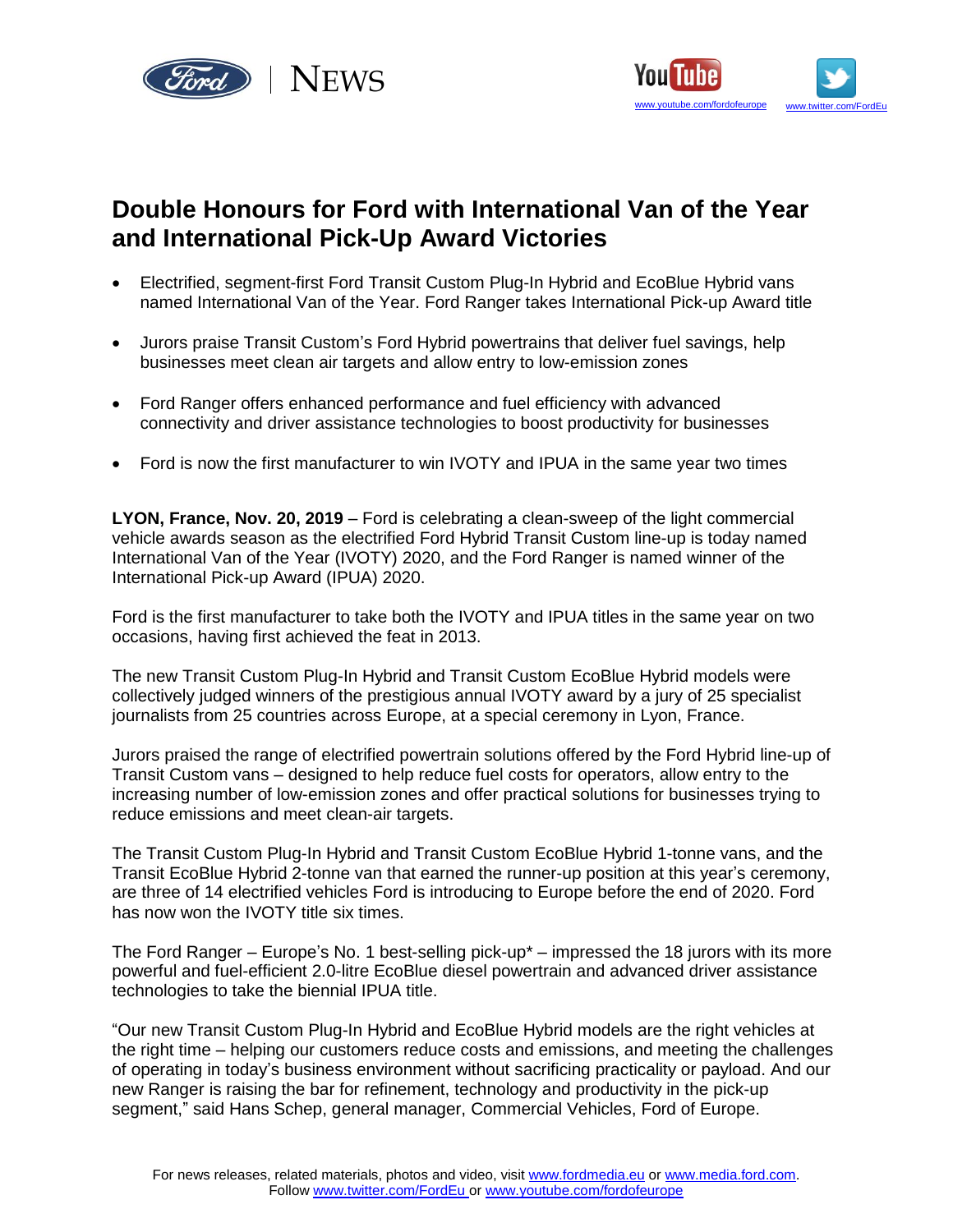Combining zero-emission driving capability and no range anxiety, the Transit Custom Plug-In Hybrid can be charged with mains electricity for a pure electric NEDC driving range of up to 56 km (35 miles).\*\* The vehicle's front wheels are driven exclusively by a 92.9 kW electric motor powered by a 13.6 kWh lithium-ion battery pack. Ford's multi-award-winning 1.0‑litre EcoBoost petrol engine acts as a range extender for total driving range exceeding 500 km.

The Transit Custom EcoBlue Hybrid's mild-hybrid powertrain uses a belt-driven integrated starter/generator in place of the standard alternator, enabling recovery and storage of energy during vehicle decelerations, and charging of a 48-volt lithium-ion air-cooled battery pack. The stored energy is used to provide torque assistance to the engine and has been optimised to deliver up to an 8 per cent fuel efficiency improvement for Ford's further enhanced 2.0-litre EcoBlue diesel engine.

Available in Regular Cab, Super Cab, and Double Cab body styles, the new Ford Ranger features standard four-wheel drive and an enhanced version of Ford 2.0-litre EcoBlue engine offering up to a 9 per cent fuel efficiency improvement when combined with a new 10-speed automatic transmission. Driving technologies include standard Pre-Collision Assist with Pedestrian Detection, and new tools including available FordPass Connect on-board modem technology boost convenience and productivity.

The Ranger line-up also includes the new Ranger Raptor – the most high-performing version ever. Powered by a 213 PS Bi-turbo 2.0 litre EcoBlue engine, the Ranger Raptor features extreme styling and is supported by a unique Ford Performance chassis optimised for highspeed off-road driving and go-anywhere capability.

"Congratulations to Ford on their double success in winning both the International Van of the Year Award 2020 and International Pick-up Award 2020 in the same year. A great achievement and well deserved. With a clear focus on hybridisation, the Ford engineers have developed a sustainable drivetrain that is here and now to the benefit of urban, inter-urban and rural operators. And the Transit Custom Plug-In Hybrid and Transit Custom EcoBlue Hybrid drive and perform so well!" said Jarlath Sweeney, chairman of the International Van of The Year jury.

"Europe's best selling 1-tonne pick-up truck has been acknowledged by the Pick-up jury as their number one choice when it came to voting for the 2020 title holder," Sweeney said. "It's the second occasion that the Ranger has received this accolade after previously winning in 2013 and has come a long way since then with this latest generation."

Ford is Europe's No. 1 commercial vehicle brand; year to date sales for Transit Custom reached 114,000 in October, up 2.6 percent year on year. Ranger is Europe's No. 1 pick-up, with sales of 43,300 for the same period. \*

### # # #

\*Based on the latest year-to-date data available through September 2019. Ford of Europe reports sales for its 20 European traditional markets where it is represented through National Sales Companies: Austria, Belgium, Britain, Czech Republic, Denmark, Finland, France, Germany, Greece, Hungary, Ireland, Italy, Netherlands, Norway, Poland, Portugal, Spain, Romania, Sweden and Switzerland.

Transit Custom CO<sup>2</sup> emissions from 137g/km, fuel efficiency from 5.3 l/100 km NEDC Transit Custom Plug-In Hybrid CO<sub>2</sub> emissions 60 g/km, fuel efficiency 2.7 l/100 km NEDC